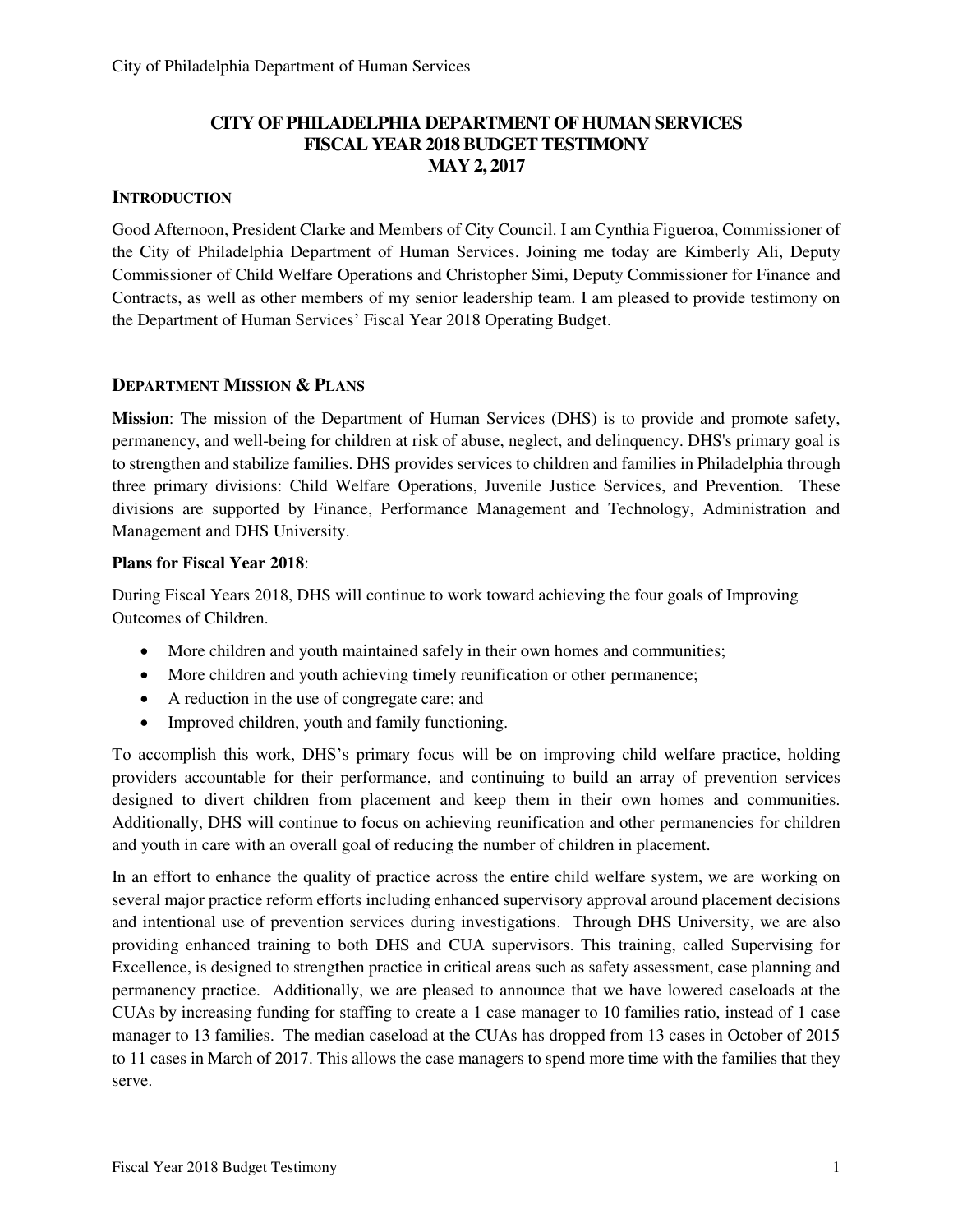We are working with our State partners toward achieving a full certificate of compliance. We believe that we have made significant progress on the compliance issues previously identified by the State and look forward to continued collaboration with them in this area. Additionally, our outcomes have improved significantly since IOC began in January of 2013. Specifically, **more** children live with kin, **more** children live closer to their homes, **more** children are reaching permanency, and **fewer** children live in group homes and institution settings than before IOC.

Our goal during FY18 is to reduce the number of children that enter out-of-home placement as we believe that children do better in their own homes and communities. In order to do this, we are refining our array of prevention services so they are focused on diverting children and families from the child welfare system. More specifically, we are creating a new in-home diversion service for high-risk families who are brought to the attention of our child abuse hotline but are not in need of formal in-home or placement services. Finally, because we believe that the decision to remove a child from their family is so critical, we now require an administrator or above to approve all placement decisions. It is our hope that this new practice, which started in April 2017, will reduce the number of children placed and ensure more children are placed with family if they must be removed.

In an effort to hold our providers more accountable and to create a more transparent system, we created a Scorecard to measure the performance of our CUAs. During FY17, DHS is collecting baseline data for the CUAs in areas such as: safety assessment, single case planning, court compliance, family assessment, permanency, finance, and governance. This baseline data will be published in September 2017. After that, a yearly scorecard which ranks the CUA agencies will be published publicly. As part of the ongoing monitoring, DHS will offer technical assistance to the CUAs who may be struggling. Simultaneously, we are creating a contingency plan, which includes the issuance of a Request for Proposal, should a new CUA need to be selected.

Finally, during FY18, we will continue to focus on increasing the number of children reunified with their parents. In those situations where reunification cannot occur, we will work to find children safe and loving adoptive families. We are proud to share that we are on target to meet our FY17 goal of 25% permanency. We expect to increase our permanency numbers in FY18 with the addition of ten new attorneys in the Child Welfare Unit of the City of Philadelphia Law Department. This addition of new staff in the Law Department will decrease the extremely high caseloads that our attorneys currently carry and will help move children to permanency faster.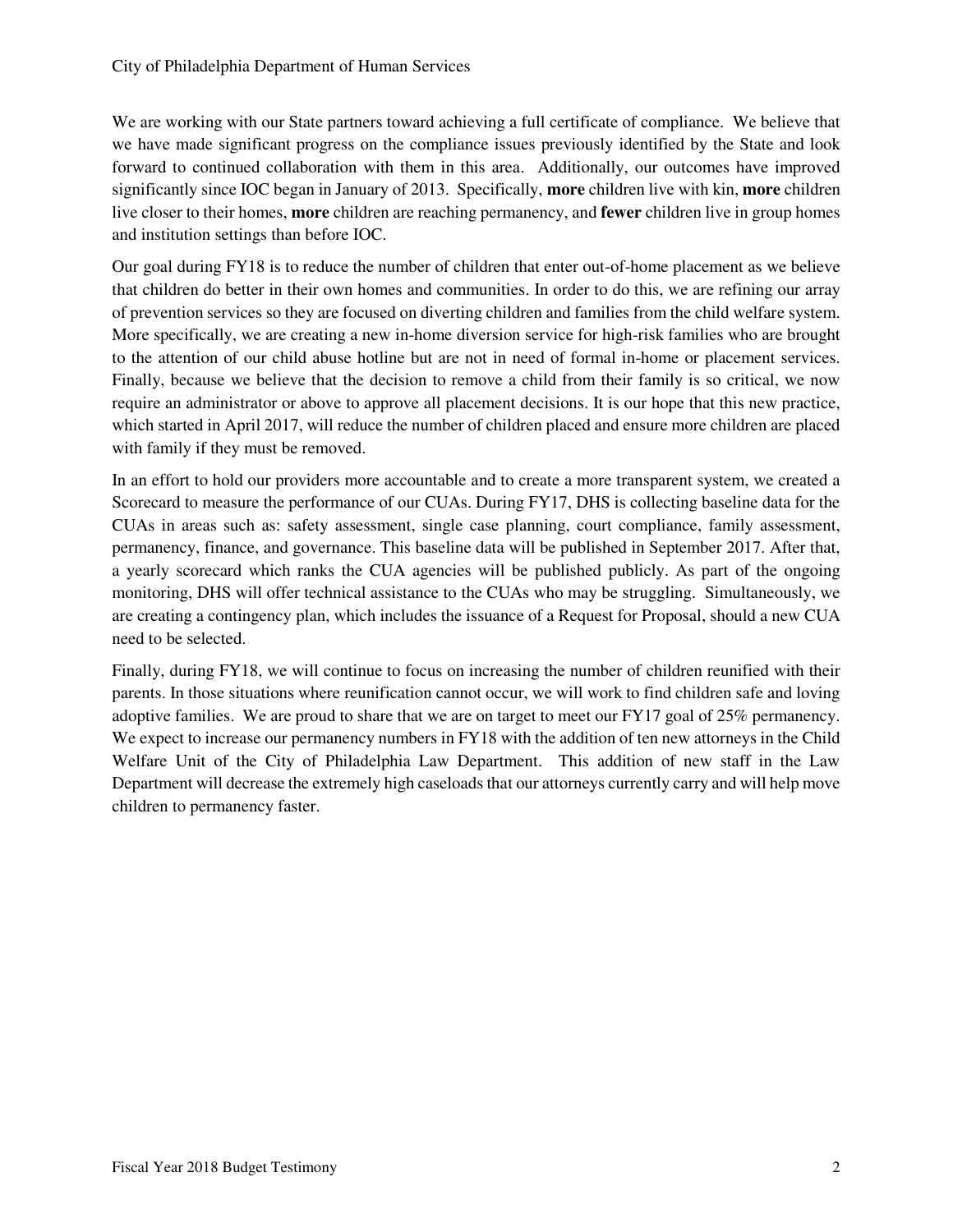| <b>Staff Demographics Summary (as of December 2016)</b> |           |           |           |           |  |
|---------------------------------------------------------|-----------|-----------|-----------|-----------|--|
|                                                         | Total *   | Minority  | White     | Female    |  |
| Number of Full-Time Staff                               | 1,548     | 1,320     | 228       | 1,138     |  |
| Number of Civil Service-Exempt Staff                    | 22.       | 15        |           | 15        |  |
| Number of Executive Staff (deputy level and             | 9         | 6         |           | 6         |  |
| above)                                                  |           |           |           |           |  |
| Average Salary, Full-Time Staff                         | \$54,765  | \$54,178  | \$58,177  | \$54,734  |  |
| Average Salary, Civil Service-Exempt Staff              | \$102,875 | \$106,671 | \$95,283  | \$101,750 |  |
| Average Salary, Executive Staff                         | \$125,790 | \$132,600 | \$114,441 | \$136,600 |  |
| Median Salary, Full-Time Staff                          | \$59,245  | \$59,245  | \$59,245  | \$59,245  |  |
| Median Salary, Civil Service-Exempt Staff               | \$101,770 | \$106,069 | \$94,162  | \$101,000 |  |
| Median Salary, Executive Staff                          | \$118,996 | \$123,498 | \$115,000 | \$128,000 |  |

## **BUDGET SUMMARY & OTHER BUDGET DRIVERS**

| <b>Employment Levels (as of December 2016)</b> |                 |          |  |  |  |  |  |  |  |  |  |
|------------------------------------------------|-----------------|----------|--|--|--|--|--|--|--|--|--|
|                                                | <b>Budgeted</b> | Filled * |  |  |  |  |  |  |  |  |  |
| Number of Full-Time Positions                  | 1,803           | 1,548    |  |  |  |  |  |  |  |  |  |
| Number of Part-Time Positions                  |                 |          |  |  |  |  |  |  |  |  |  |
| Number of Civil-Service Exempt Positions       | 26              | 22       |  |  |  |  |  |  |  |  |  |
| Number of Executive Positions (deputy          | 10              |          |  |  |  |  |  |  |  |  |  |
| level and above)                               |                 |          |  |  |  |  |  |  |  |  |  |
| Average Salary of All Full-Time Positions      | \$54,795        | \$54,765 |  |  |  |  |  |  |  |  |  |
| Median Salary of All Full-Time Positions       | \$58,602        | \$59.245 |  |  |  |  |  |  |  |  |  |

\* The timing of the data pull accounts for the two-position difference in filled positions between this chart and the FY18 budget submission.

| <b>General Fund Financial Summary by Class</b> |                                 |                            |                                 |                               |                                 |                                 |
|------------------------------------------------|---------------------------------|----------------------------|---------------------------------|-------------------------------|---------------------------------|---------------------------------|
|                                                | FY16 Original<br>Appropriations | FY16 Actual<br>Obligations | FY17 Original<br>Appropriations | FY17 Estimated<br>Obligations | FY18 Proposed<br>Appropriations | Difference:<br><b>FY18-FY17</b> |
| Class 100 - Employee Compensation              | \$24,637,310                    | \$21,714,429               | \$23,454,344                    | \$25,740,699                  | \$24,201,560                    | (\$1,539,139)                   |
| Class 200 - Purchase of Services               | \$76,779,935                    | \$75,253,378               | \$78,896,204                    | \$79,163,571                  | \$83,415,018                    | \$4,251,447                     |
| Class 300 - Materials and Supplies             | \$629,457                       | \$389,774                  | \$609,322                       | \$539,359                     | \$539,359                       | \$0                             |
| Class 400 - Equipment                          | \$682,619                       | \$547,528                  | \$259,630                       | \$249,247                     | \$329,593                       | \$80,346                        |
| Class 500 - Contributions                      | \$0                             | \$203,232                  | \$0                             | \$0                           | \$0                             | \$0                             |
| Class 700 - Debt Service                       | \$0                             | \$0                        | \$0                             | \$0                           | \$0                             | \$0                             |
| Class 800 - Payment to Other Funds             | \$0                             | \$0                        | \$0                             | \$0                           | \$0                             | \$0                             |
| Class 900 - Advances/Misc. Payments            | \$0                             | \$0                        | \$0                             | \$0                           | \$0                             | \$0                             |
|                                                | \$102,729,321                   | \$98,108,341               | \$103,219,500                   | \$105,692,876                 | \$108,485,530                   | \$2,792,654                     |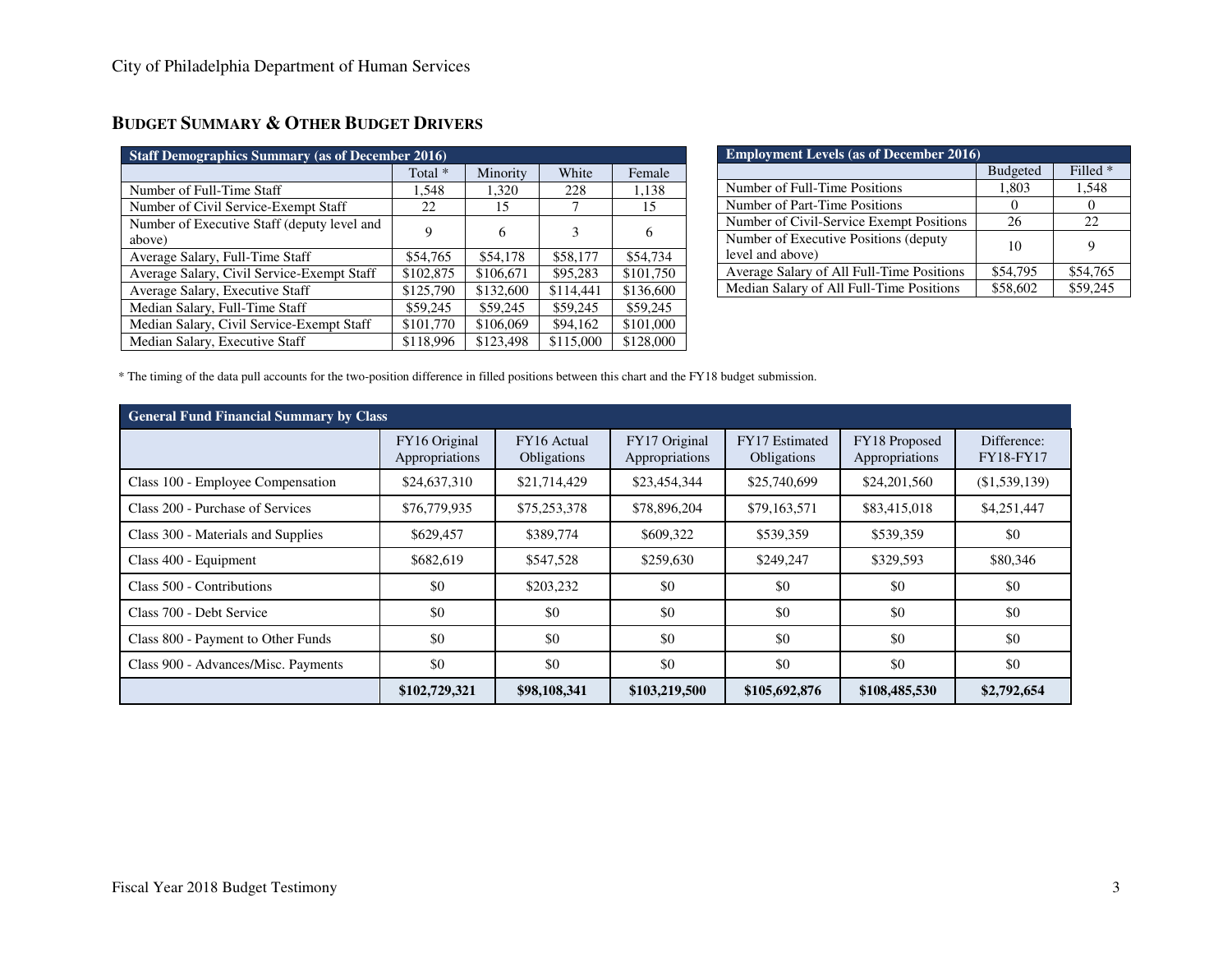## City of Philadelphia Department of Human Services

| <b>All Funds Financial Summary by Class</b> |                |                    |                            |                    |                |                  |  |
|---------------------------------------------|----------------|--------------------|----------------------------|--------------------|----------------|------------------|--|
|                                             | FY16 Original  | FY16 Actual        | FY17 Original              | FY17 Estimated     | FY18 Proposed  | Difference:      |  |
|                                             | Appropriations | <b>Obligations</b> | Appropriations             | <b>Obligations</b> | Appropriations | <b>FY18-FY17</b> |  |
| Class 100 - Employee Compensation           | \$104,410,430  | \$95,824,074       | \$107,030,759              | \$105,932,569      | \$103,798,113  | $(\$2,134,456)$  |  |
| Class 100 - Employee Benefits               | \$37,175,926   | \$36,820,754       | \$36,402,511               | \$41,094,004       | \$38,409,779   | $(\$2,684,225)$  |  |
| Class 200 - Purchase of Services            | \$527,952,399  | \$465,273,019      | \$525,042,448              | \$534,193,294      | \$553,360,872  | \$19,167,578     |  |
| Class 300 - Materials and Supplies          | \$1,966,654    | \$1,264,505        | \$1,966,654<br>\$1,966,654 |                    | \$1,984,457    | \$17,803         |  |
| Class 400 - Equipment                       | \$2,052,966    | \$1,491,460        | \$736,174                  | \$736.174          | \$966,609      | \$230,435        |  |
| Class 500 - Contributions                   | \$0            | \$203.232          | \$0                        | \$0                | \$0            | \$0              |  |
| Class 700 - Debt Service                    | \$0            | \$0                | \$0                        | \$0                | \$0            | \$0              |  |
| Class 800 - Payment to Other Funds          | \$0            | \$0                | \$0                        | \$0                | \$0            | \$0              |  |
| Class 900 - Advances/Misc. Payments         | \$0            | \$0                | \$0                        | \$0                | \$0            | \$0              |  |
|                                             | \$673,558,375  | \$600,877,044      | \$671,178,546              | \$683,922,695      | \$698,519,830  | \$14,597,135     |  |

| <b>Professional Services Contracts Summary (For Profit Contracts Only)</b> |              |              |              |              |              |                                 |  |  |  |  |  |  |
|----------------------------------------------------------------------------|--------------|--------------|--------------|--------------|--------------|---------------------------------|--|--|--|--|--|--|
|                                                                            | <b>FY12</b>  | <b>FY13</b>  | <b>FY14</b>  | <b>FY15</b>  | <b>FY16</b>  | <b>FY17 YTD</b><br>$(Q1 & Q2)*$ |  |  |  |  |  |  |
| Total amount of contracts                                                  | \$11,675,627 | \$10,981,264 | \$13,075,473 | \$14,300,883 | \$15,142,553 | \$18,173,750                    |  |  |  |  |  |  |
| \$3,780,081<br>Total amount to M/W/DSBE                                    |              | \$4,134,509  | \$3,880,931  | \$3,993,187  | \$4,564,711  | \$4,703,977                     |  |  |  |  |  |  |
| <b>Participation Rate</b>                                                  | $32\%$       | 38%          | 30%          | 28%          | $30\%$       | 26%                             |  |  |  |  |  |  |

\* DHS expects to meet its participation goal of 30% for FY17. Typically, due to invoicing lags, participation is higher in the second half of the year.

| <b>M/W/DSBE Contract Participation Goal</b> |             |             |      |  |  |  |  |  |  |  |  |
|---------------------------------------------|-------------|-------------|------|--|--|--|--|--|--|--|--|
|                                             | <b>FY16</b> | <b>FY17</b> | FY18 |  |  |  |  |  |  |  |  |
| M/W/DSBE Contract Participation Goal        | 30%         | 30%         | 32%  |  |  |  |  |  |  |  |  |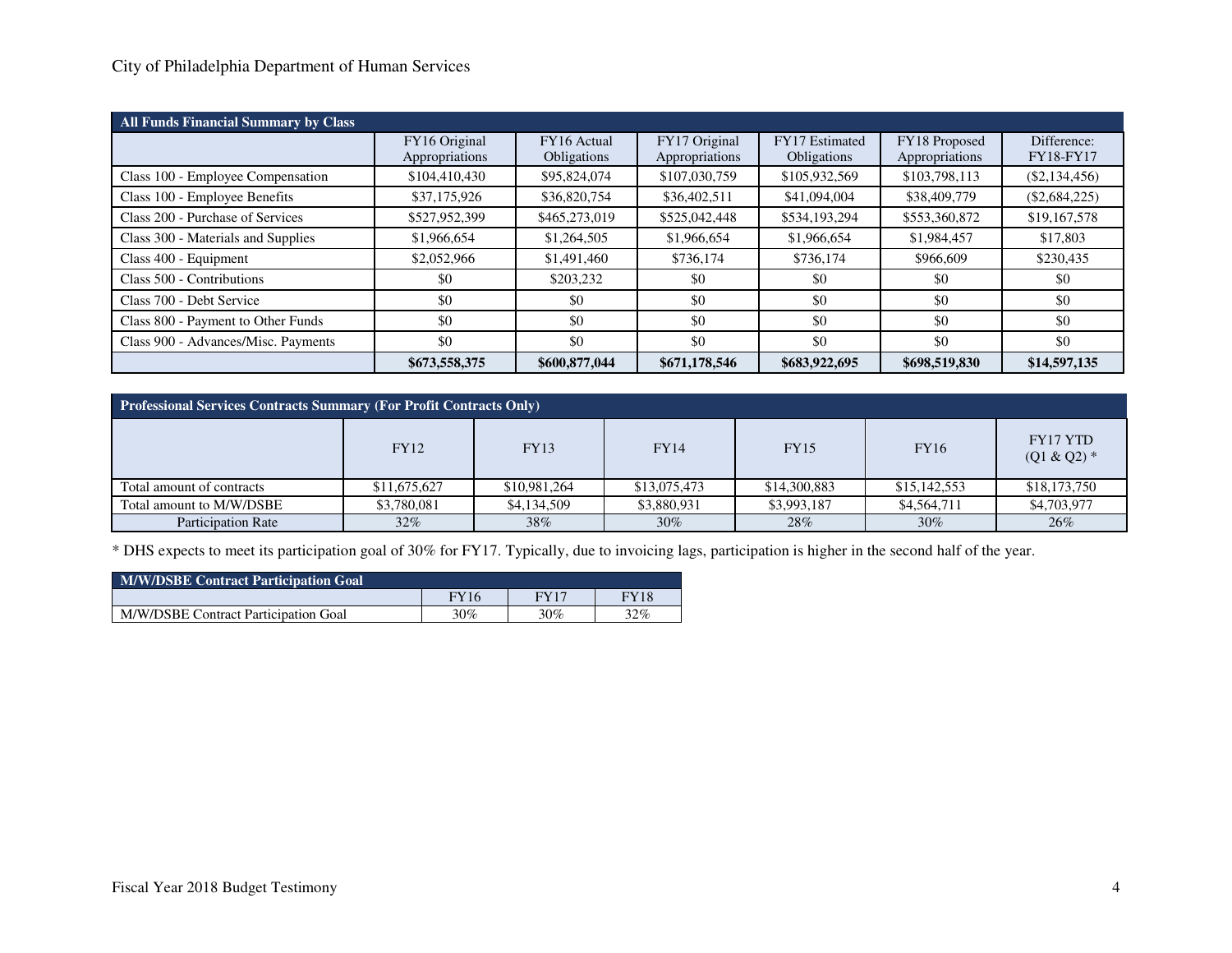## **PROPOSED BUDGET OVERVIEW**

**Proposed Funding Request**: The proposed Fiscal Year 2018 DHS combined General and Grants Fund budget totals \$698.5M, an increase of \$14.6M over Fiscal Year 2017 estimated obligation levels. This increase is primarily driven by an increase in per diem payments made to foster parents, increasing staff costs for attorneys in the City of Philadelphia Law Department, as well as major planned IT upgrades that include a new data warehouse and case management system.

The overall proposed budget includes:

- \$142.2M in Class 100, a \$4.8M decrease from FY17. This funding reflects an appropriate level of funding for the staffing needed to provide the Department's services.
- \$553.4M in Class 200, a \$19.2M increase over FY17. This funding makes up the bulk of the department's expenditures and supports a variety of services—prevention programs, foster care, adoption subsidies, and case management provided by community-based partners. The increase is primarily driven by increased payments to foster parents, critical IT projects such as a new case management system and data warehouse.
- \$2.0M in Class 300, a \$17,803 increase over FY17. This funding supports materials and supplies, most notably food and clothing at the Philadelphia Juvenile Justice Services Center.
- \$1.0M in Class 400, a \$230,435 increase over FY17. This increase is primarily driven by projected IT equipment purchases.

The proposed Fiscal Year 2018 DHS General Fund budget totals \$108.5M, an increase of \$2.8M over Fiscal Year 2017 estimated obligation levels. This increase is primarily driven by an increase in per diem payments made to foster parents as well as major planned IT upgrades that include a new data warehouse and case management system.

The proposed General Fund budget includes:

- \$24.2M in Class 100, a \$1.5M decrease from FY17. This funding reflects appropriate level of funding for the staffing needed to provide the Department's services.
- \$83.4M in Class 200, a \$4.3M increase over FY17. This funding makes up the bulk of the department's expenditures and supports a variety of services—prevention programs, foster care, adoption subsidies, and case management provided by community-based partners. The increase is primarily driven by increased payments to foster parents, critical IT projects such as a new case management system and data warehouse.
- \$0.5M in Class 300, representing no change over FY17. This funding supports materials and supplies, most notably food and clothing at the Philadelphia Juvenile Justice Services Center.
- \$0.3M in Class 400, representing an increase of \$80,346 over FY17. This increase is primarily driven by projected IT equipment purchases.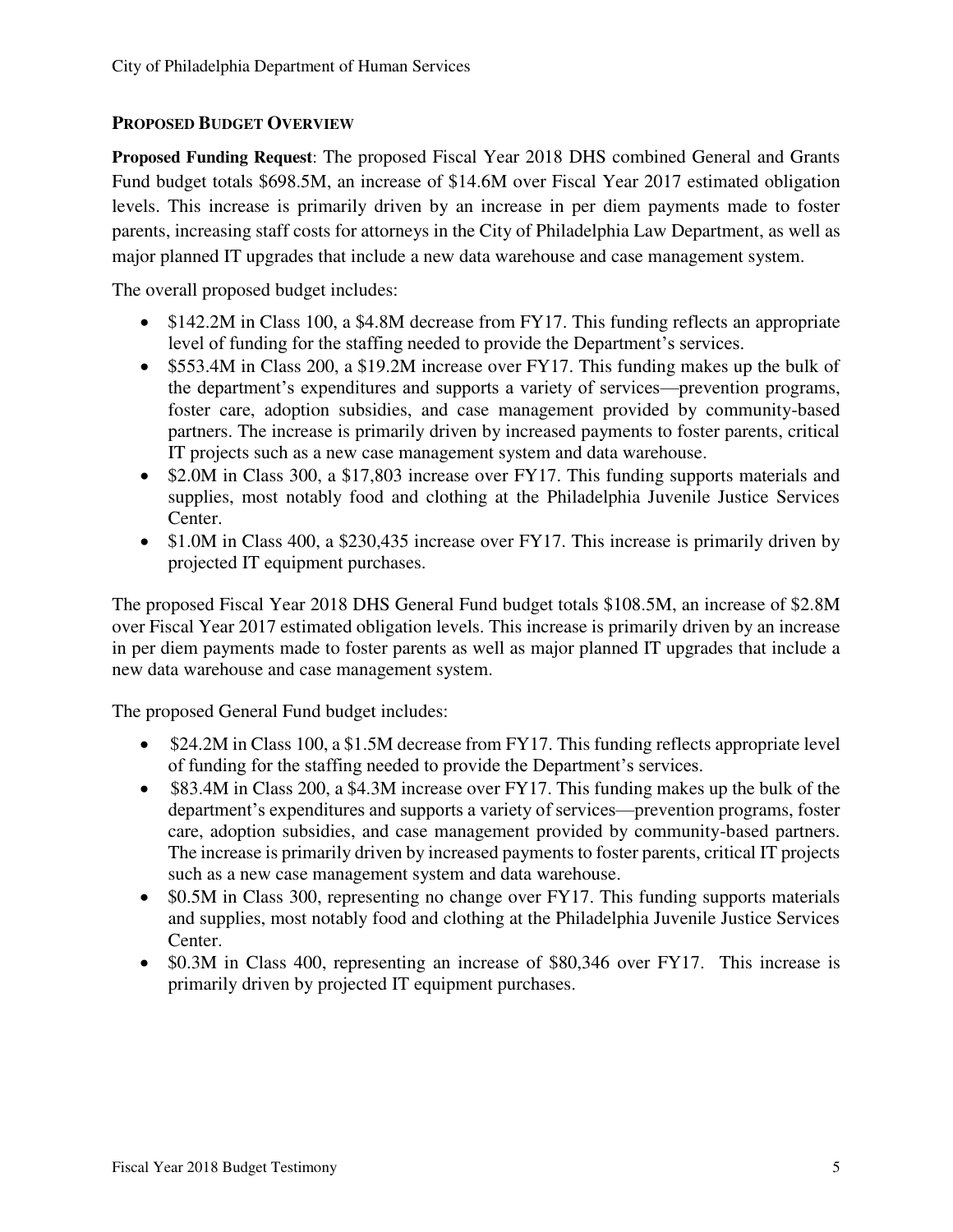## **STAFFING LEVELS**

The department is requesting an increase of 11 positions (all funds) from FY17 for the City of Philadelphia Law Department. The increased positions are to support the goal of increasing permanencies in the child welfare system.

#### **NEW HIRES**

| New Hires (from July 1, 2016 through March 31, 2017) |                 |                          |                          |                          |                    |                          |                          |         |
|------------------------------------------------------|-----------------|--------------------------|--------------------------|--------------------------|--------------------|--------------------------|--------------------------|---------|
|                                                      | Total<br>Number | Cree                     | French                   | Haitian                  | Haitian-<br>Creole | Russian                  | Spanish                  | Swahili |
| <b>Black or African</b><br>American                  | 114             | $\mathbf{1}$             | 2                        | $\mathbf{1}$             | $\mathbf{1}$       | $\overline{\phantom{a}}$ | $\overline{\phantom{a}}$ |         |
| Asian                                                | 1               | $\overline{a}$           | $\qquad \qquad -$        | $\overline{a}$           | ۰                  | $\overline{a}$           | $\overline{a}$           |         |
| Hispanic or Latino                                   | 10              | ۰                        |                          | $\overline{a}$           | ۰                  | ۰                        | 7                        |         |
| White                                                | 14              | ۳                        |                          | ۰                        | ۳                  | 1                        | 1                        |         |
| Other                                                | 4               | ۰                        | $\overline{\phantom{a}}$ | $\overline{\phantom{a}}$ | ٠                  | $\overline{\phantom{a}}$ | $\overline{\phantom{a}}$ |         |
| Not Specified                                        | 16              | $\overline{\phantom{a}}$ | $\overline{\phantom{a}}$ | $\overline{\phantom{a}}$ | ۰                  | $\overline{\phantom{a}}$ | $\overline{\phantom{a}}$ |         |
| Total                                                | 159             | $\mathbf{1}$             | $\overline{2}$           | $\mathbf{1}$             | $\mathbf{1}$       | 1                        | 8                        |         |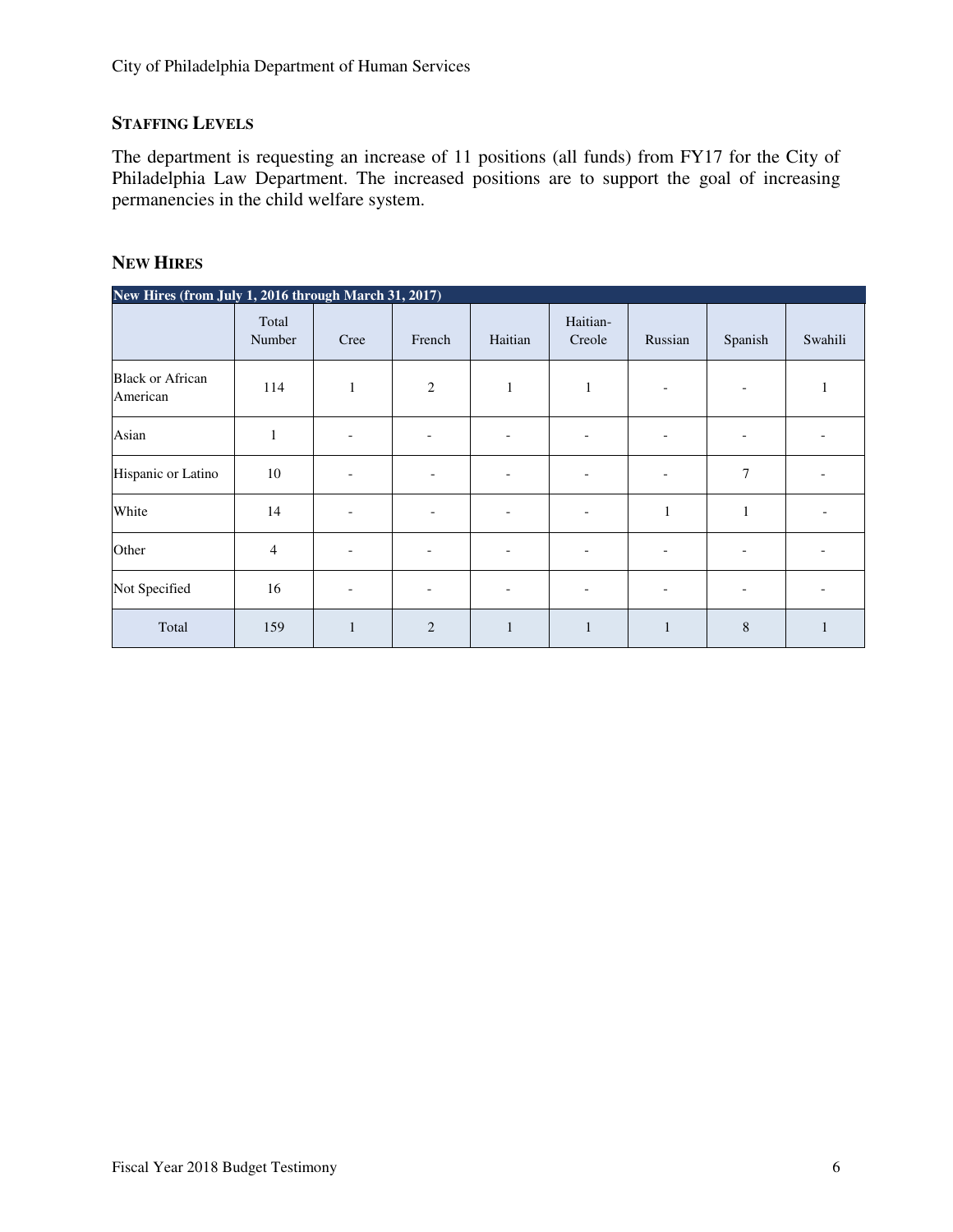## **PERFORMANCE, CHALLENGES, AND INITIATIVES**

| <b>FY18</b> Performance Measures                                                                                                 |             |                 |             |                      |
|----------------------------------------------------------------------------------------------------------------------------------|-------------|-----------------|-------------|----------------------|
| Measure                                                                                                                          | <b>FY16</b> | <b>FY17 YTD</b> | <b>FY17</b> | <b>FY18</b>          |
|                                                                                                                                  | Actual      | (Q1 & Q2)       | Estimate    | Target               |
| Dependent placement population *                                                                                                 | 5,948       | 5,975           | 5,950       | $<$ FY17<br>year-end |
| Percent of Child Protective Services investigations that were<br>determined within 60 days **                                    | 88.3%       | 98.1%           | 95.0%       | $\geq 98.0\%$        |
| Percent of General Protective Services investigations that<br>were determined within 60 days ***                                 | 64.3%       | 63.0%           | 70.0%       | $\geq 80.0\%$        |
| Percent of children who enter out-of-home placement from in-<br>home services ****                                               | $10.1\%$    | 4.6%            | 9.5%        | $< 9.0\%$            |
| Percent of children in out-of-home placement who achieved<br>permanency out of all children in placement in a given year<br>**** | 22.5%       | $10.7\%$        | 26.0%       | 28.0%                |
| Average daily number of youth in detention at the<br>Philadelphia Juvenile Justice Services Center (PJJSC)                       | 99          | 97              | 105         | 100                  |
| Percent of dependent placement population in Congregate<br>$Care *$                                                              | $14.4\%$    | 12.9%           | 12.9%       | $< 13.0\%$           |
| Percent of dependent placement population in Kinship Care *                                                                      | 44.8%       | 46.2%           | 47.0%       | 48.0%                |
| Percent of dependent placement population in care more than<br>two years *****                                                   | 31.2%       | $34.1\%$        | 32.0%       | 28.0%                |

*\*As of the last day of the reporting period.* 

*\*\* Child Protective Service investigations are conducted pursuant to state law in order to determine whether abuse or neglect occurred.* 

*\*\*\*General Protective Service investigations are assessments conducted to determine if a family is in need of child welfare services to prevent abuse or neglect, stabilize family and to safeguard a child's well-being and development.* 

*\*\*\*\* This is a cumulative measure.* 

*\*\*\*\*\* As of the last day of the reporting period. There is an increase in the percent of the dependent placement population that is in care more than two years due to delays in the adoption process. More than half of children in placements longer than 24 months are awaiting adoption finalization.*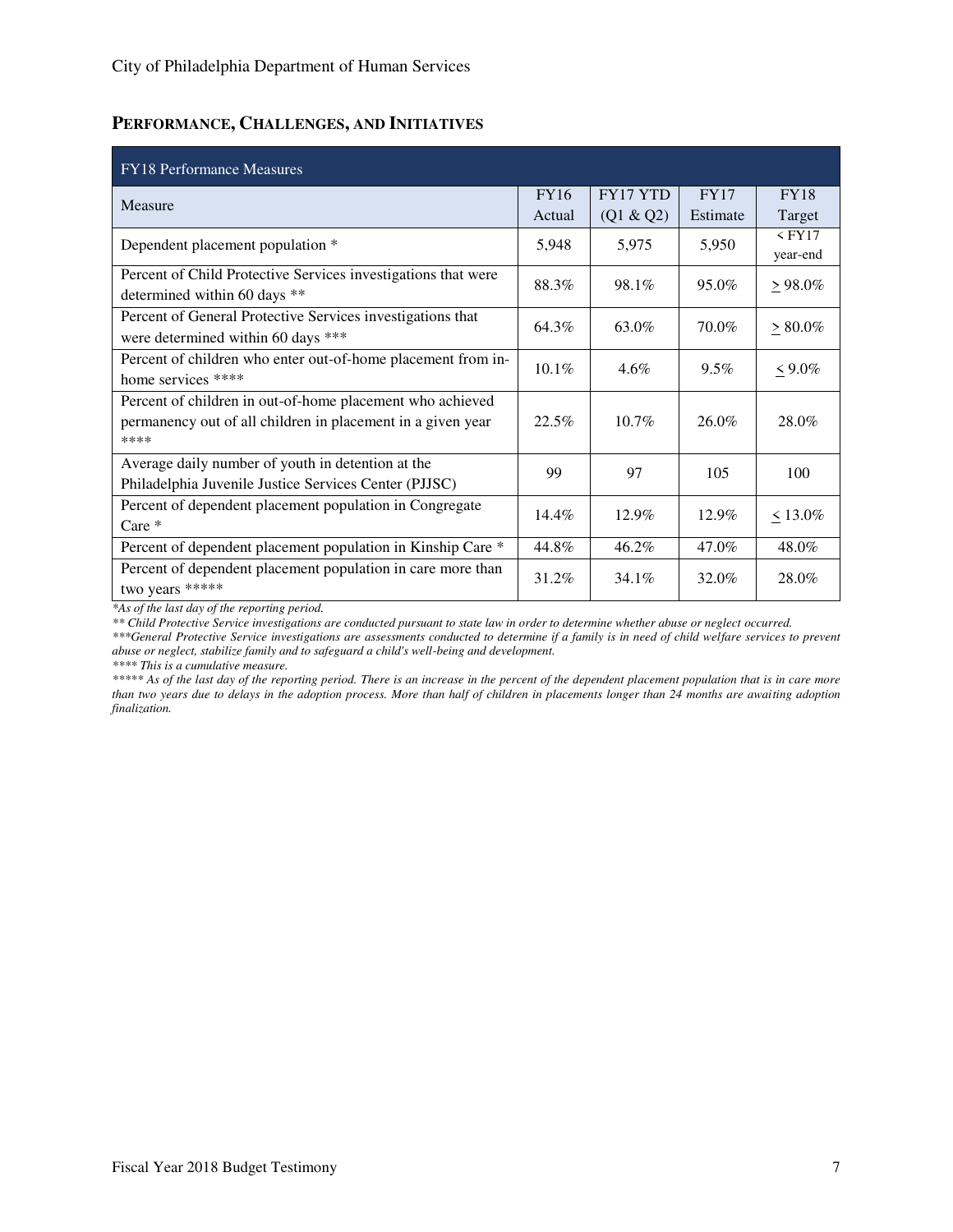## **OTHER BUDGETARY IMPACTS**

#### **Federal and State (Where Applicable)**

**Federal**. The proposed budget includes approximately \$124M in federal funding, made up of the following components:

- 1) \$26.0M in TANF (primarily used for daycare);
- 2) \$58.4M in Title IV-E Child Welfare Demonstration Project, used for a wide variety of DHS services for children and youth under 18, including prevention, case management, and placement services;
- 3) \$33.5M in Traditional Title IV-E (for income-eligible children and youth in placement, adopted, or with permanent legal custodianship);
- 4) \$3.5M in Title XX (supports child protective services); and
- 5) \$2.6M in Title IV-B (a small but flexible child welfare-related allocation).

**State**. DHS's proposed budget assumes \$397.9M in State funding, primarily through Act 148. These flow to all of the services DHS provides, including prevention, placements, juvenile justice expenses, and IT/administrative functions. The funding flows into all of DHS's programs on a reimbursement basis that varies by the type of service provided.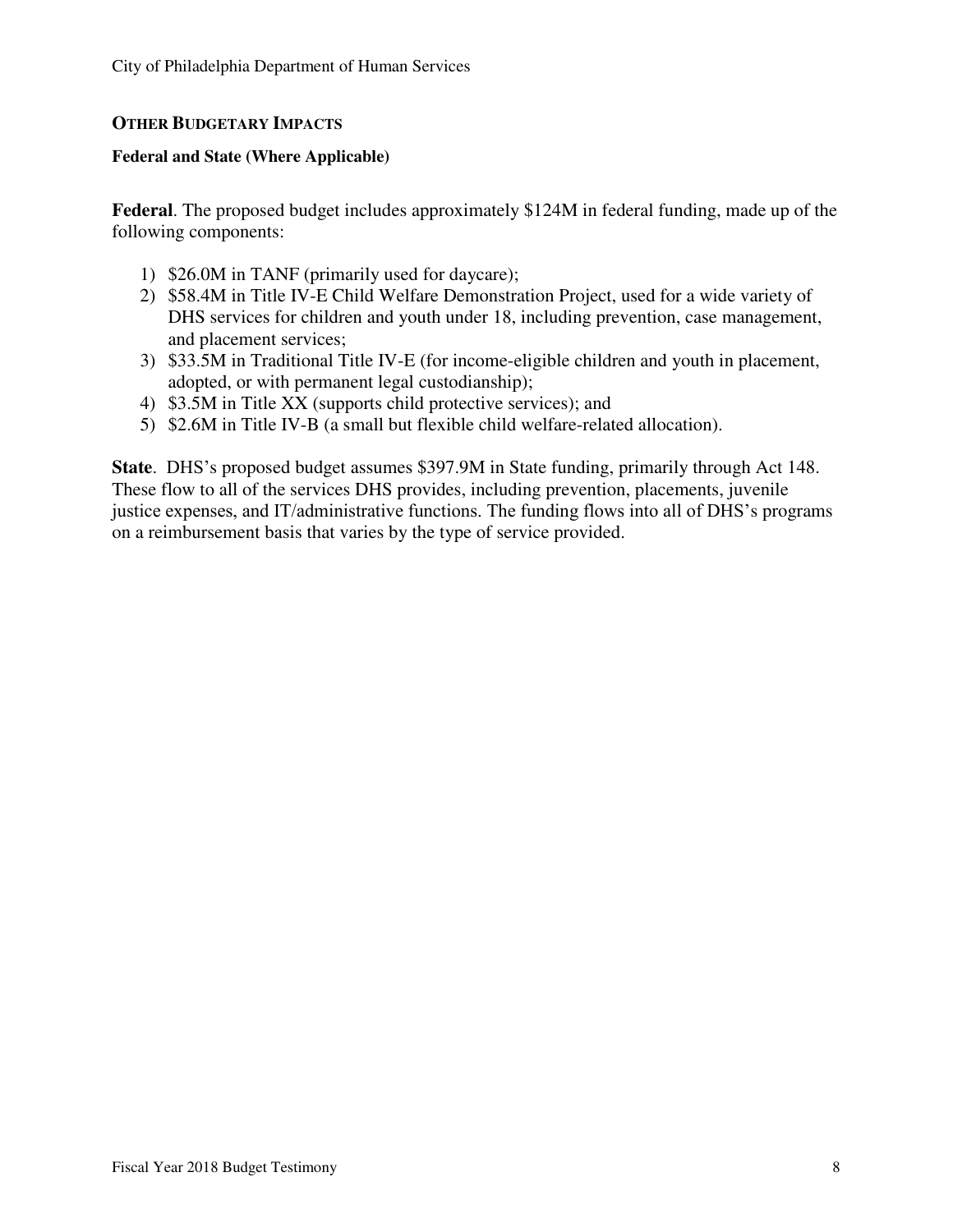# **CONTRACTING EXPERIENCE**

|                                           | M/W/DSBE Participation on Large Professional Services Contracts                             |                                 |                          |                               |                                         |                                                 |                                          |                                         |                                                |                                                                                                      |                                          |  |  |  |
|-------------------------------------------|---------------------------------------------------------------------------------------------|---------------------------------|--------------------------|-------------------------------|-----------------------------------------|-------------------------------------------------|------------------------------------------|-----------------------------------------|------------------------------------------------|------------------------------------------------------------------------------------------------------|------------------------------------------|--|--|--|
|                                           | Top Five Largest For- Profit Contracts, FY17 (Does not include Community Umbrella Agencies) |                                 |                          |                               |                                         |                                                 |                                          |                                         |                                                |                                                                                                      |                                          |  |  |  |
| Vendor Name                               | Service<br>Provided                                                                         | Dollar<br>Amount of<br>Contract | <b>RFP</b> Issue<br>Date | Contract<br><b>Start Date</b> | Ranges in RFP                           | $%$ of<br>M/W/DSBE<br>Participation<br>Achieved | \$ Value of<br>M/W/DSBE<br>Participation | Total %<br>Participation<br>- All DSBEs | Total \$ Value<br>Participation<br>- All DSBEs | Local<br><b>Business</b><br>(principal)<br>place of<br>business<br>located<br>within City<br>limits) | Waiver for<br>Living Wage<br>Compliance? |  |  |  |
| Mid Atlantic<br>Youth<br>Services         | Placement                                                                                   | \$8,299,198                     | 4/21/2016                | 7/1/2016                      | MBE: 30%<br>WBE: 30%<br>DSBE: $0\%$     | $0\%$<br>$0\%$<br>$0\%$                         | \$7,469<br>\$36,516<br>\$0               | $1\%$                                   | \$43,986                                       | N <sub>0</sub>                                                                                       | N <sub>0</sub>                           |  |  |  |
| VisionQuest<br>National                   | Placement                                                                                   | \$7,341,317                     | 4/21/2016                | 7/1/2016                      | MBE: 30%<br>WBE: 30%<br><b>DSBE: 0%</b> | $17\%$<br>$0\%$<br>$0\%$                        | \$1,248,024<br>\$2,937<br>\$0            | 17%                                     | \$1,250,960                                    | $No*$                                                                                                | Yes                                      |  |  |  |
| Resilient<br><b>Business</b><br>Solutions | <b>IT Staff</b><br>Augmentation                                                             | \$2,369,546                     | 5/3/2016                 | 7/1/2016                      | MBE: 30%<br>WBE: 30%<br>DSBE: $0\%$     | $0\%$<br>100%<br>$0\%$                          | \$0<br>\$2,369,546<br>\$0                | 100%                                    | \$2,369,546                                    | N <sub>o</sub>                                                                                       | N <sub>0</sub>                           |  |  |  |
| FutureNet,<br>Inc                         | <b>FACTS</b> Staff<br>Augmentation                                                          | \$1,245,820                     | 7/21/2016                | 11/1/2015                     | MBE: 30%<br>WBE: 30%<br><b>DSBE: 0%</b> | 92%<br>8%<br>$0\%$                              | \$1,146,154<br>\$99,666<br>\$0           | 100%                                    | \$1,245,820                                    | Yes                                                                                                  | N <sub>o</sub>                           |  |  |  |
| <b>ABS</b> Lincs<br>VA                    | Placement                                                                                   | \$1,999,715                     | 4/4/2016                 | 7/1/2016                      | MBE: 30%<br>WBE: 30%<br><b>DSBE: 0%</b> | $2\%$<br>$1\%$<br>$0\%$                         | \$36,795<br>\$21,397<br>\$0              | 3%                                      | \$58,192                                       | $No*$                                                                                                | N <sub>0</sub>                           |  |  |  |

\*Agency has a local satellite office.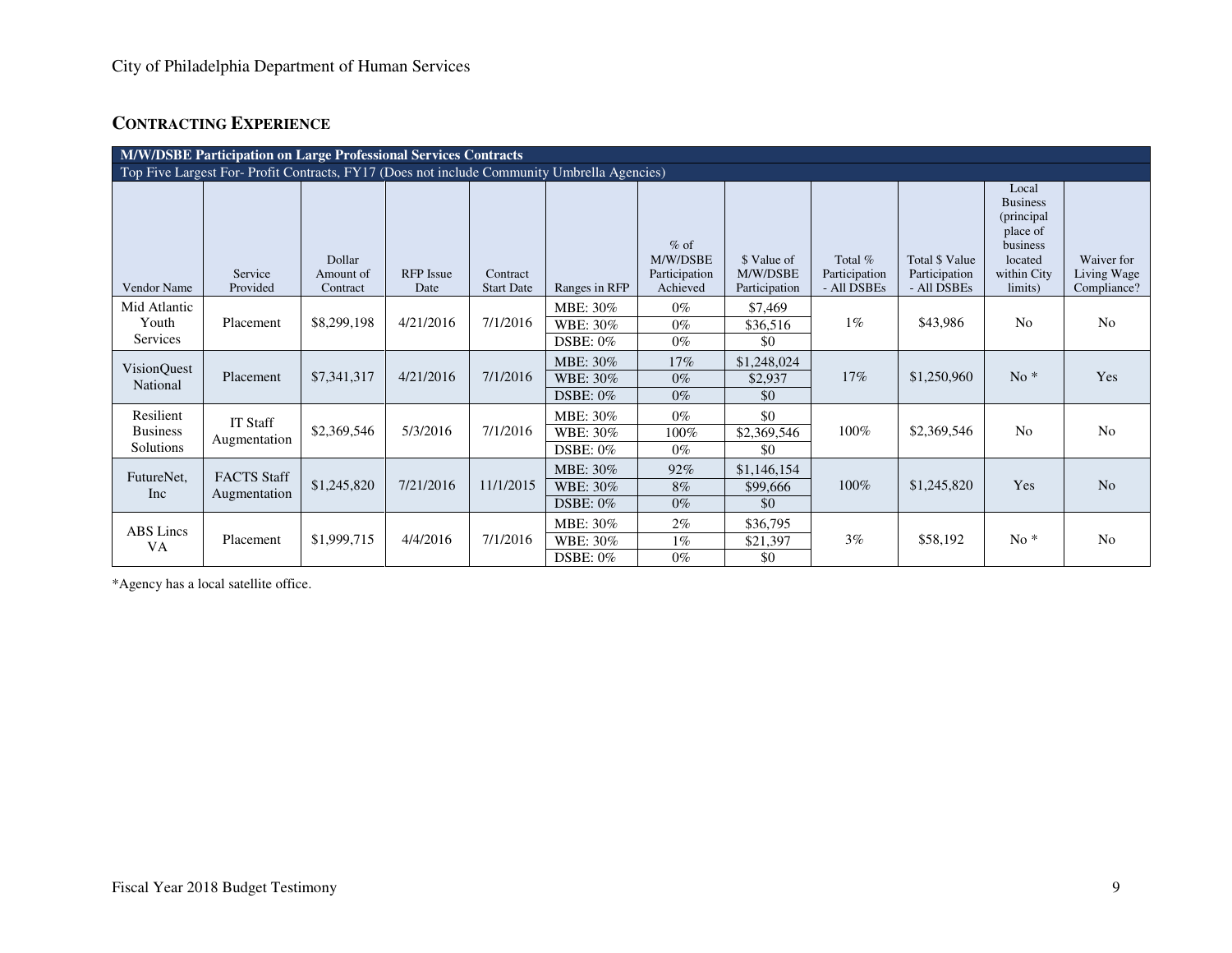# **EMPLOYEE DATA**

| <b>Staff Demographics (as of December 2016)</b> |                         |                  |                      |                         |                  |  |  |  |  |  |  |  |
|-------------------------------------------------|-------------------------|------------------|----------------------|-------------------------|------------------|--|--|--|--|--|--|--|
|                                                 | <b>Full-Time Staff*</b> |                  |                      | <b>Executive Staff*</b> |                  |  |  |  |  |  |  |  |
|                                                 | Male                    | Female           |                      | Male                    | Female           |  |  |  |  |  |  |  |
|                                                 | African-American        | African-American |                      | African-American        | African-American |  |  |  |  |  |  |  |
| Total                                           | 290                     | 916              | Total                | 1                       | 2                |  |  |  |  |  |  |  |
| % of Total                                      | 19%                     | 60%              | % of Total           | 11%                     | 22%              |  |  |  |  |  |  |  |
| Average Salary                                  | \$52,319                | \$54,203         | Average Salary       | \$110,000               | \$123,498        |  |  |  |  |  |  |  |
| Median Salary                                   | \$52,665                | \$59,245         | Median Salary        | \$110,000               | \$123,498        |  |  |  |  |  |  |  |
|                                                 | White                   | White            |                      | White                   | White            |  |  |  |  |  |  |  |
| Total                                           | 82                      | 143              | Total                | 2                       | 1                |  |  |  |  |  |  |  |
| % of Total                                      | 5%                      | 9%               | % of Total           | 22%                     | 11%              |  |  |  |  |  |  |  |
| Average Salary                                  | \$60,519                | \$55,806         | Average Salary       | \$106,662               | \$130,000        |  |  |  |  |  |  |  |
| Median Salary                                   | \$60,555                | \$59,245         | Median Salary        | \$106,662               | \$130,000        |  |  |  |  |  |  |  |
|                                                 | Hispanic                | Hispanic         |                      | Hispanic                | Hispanic         |  |  |  |  |  |  |  |
| Total                                           | 18                      | 45               | Total                | $\boldsymbol{0}$        | 2                |  |  |  |  |  |  |  |
| % of Total                                      | $1\%$                   | 3%               | % of Total           | $0\%$                   | 22%              |  |  |  |  |  |  |  |
| Average Salary                                  | \$58,495                | \$53,034         | Average Salary       | \$0                     | \$155,000        |  |  |  |  |  |  |  |
| Median Salary                                   | \$62,971                | \$59,245         | Median Salary        | \$0                     | \$155,000        |  |  |  |  |  |  |  |
|                                                 | Asian                   | Asian            |                      | Asian                   | Asian            |  |  |  |  |  |  |  |
| Total                                           | 11                      | 15               | Total                | $\boldsymbol{0}$        | 1                |  |  |  |  |  |  |  |
| % of Total                                      | $1\%$                   | $1\%$            | % of Total           | $0\%$                   | 11%              |  |  |  |  |  |  |  |
| Average Salary                                  | \$55,055                | \$53,944         | Average Salary       | \$0                     | \$115,000        |  |  |  |  |  |  |  |
| Median Salary                                   | \$59,245                | \$59,245         | Median Salary        | \$0                     | \$115,000        |  |  |  |  |  |  |  |
|                                                 | Other                   | Other            |                      | Other                   | Other            |  |  |  |  |  |  |  |
| Total                                           | 5                       | 14               | Total                | $\overline{0}$          | $\mathbf{0}$     |  |  |  |  |  |  |  |
| % of Total                                      | $0\%$                   | $1\%$            | % of Total           | $0\%$                   | $0\%$            |  |  |  |  |  |  |  |
| Average Salary                                  | \$68,704                | \$53,563         | Average Salary       | \$0                     | \$0              |  |  |  |  |  |  |  |
| Median Salary                                   | \$59,245                | \$53,210         | <b>Median Salary</b> | \$0                     | \$0              |  |  |  |  |  |  |  |
|                                                 | <b>Bilingual</b>        | <b>Bilingual</b> |                      | Bilingual               | <b>Bilingual</b> |  |  |  |  |  |  |  |
| Total                                           | 31                      | 53               | Total                | $\overline{0}$          | 3                |  |  |  |  |  |  |  |
| % of Total                                      | 2%                      | 3%               | % of Total           | $0\%$                   | 22%              |  |  |  |  |  |  |  |
| Average Salary                                  | \$58,356                | \$56,176         | Average Salary       | \$0                     | \$155,000        |  |  |  |  |  |  |  |
| Median Salary                                   | \$59,245                | \$59,245         | <b>Median Salary</b> | \$0                     | \$155,000        |  |  |  |  |  |  |  |
|                                                 | Male                    | Female           |                      | Male                    | Female           |  |  |  |  |  |  |  |
| Total                                           | 406                     | 1133             | Total                | 3                       | 6                |  |  |  |  |  |  |  |
| % of Total                                      | $26\%$                  | 74%              | % of Total           | 33%                     | $67\%$           |  |  |  |  |  |  |  |
| Average Salary                                  | \$54,525                | \$54,348         | Average Salary       | \$107,775               | \$133,666        |  |  |  |  |  |  |  |
| <b>Median Salary</b>                            | \$59,245                | \$59,245         | <b>Median Salary</b> | \$110,000               | \$129,000        |  |  |  |  |  |  |  |

\*Full time staff in this chart is not inclusive of Executive Staff.